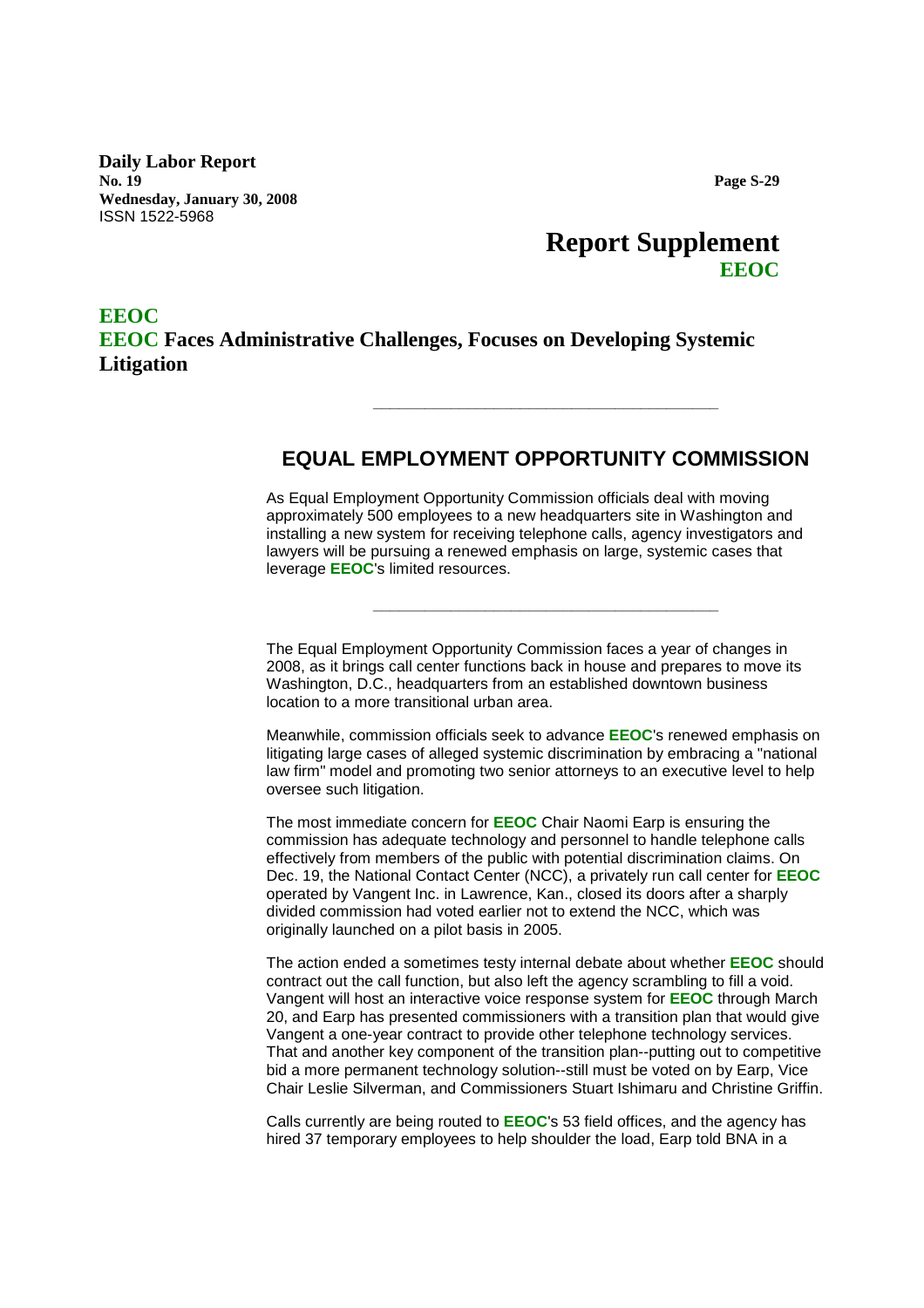January interview. If commissioners approve the transition plan's technology provisions, Earp said **EEOC** then would bring on board 64 new permanent employees to answer phones and retrieve data as calls are routed to **EEOC**'s 15 districts. Hiring would begin in mid-February, with the new employees coming on board by late February or early March, according to an **EEOC** spokeswoman.

Earp said she would have preferred to continue the NCC as a "21st-century tool to allow us to use technology in a way we haven't been able to previously" with a "more sluggish" **EEOC** internal system. "But having understood the philosophical and political aversion" to an outsourced call center, Earp said, "we've been moving as aggressively as we can" to bring the call center functions back in house.

#### **Preparing for a Move**

Another major issue on Earp's plate is moving the commission's Washington headquarters and its Washington, D.C., field office from the downtown location it has occupied since the 1980s to a new building north of Union Station in a less developed part of the District of Columbia. As of Jan. 7, 458 **EEOC** employees worked in headquarters, and the Washington field office had 33 employees handling discrimination complaints from local workers.

Originally scheduled for the summer of 2008, the move has "slipped a bit" to October 2008, which Earp said is partially the result of accommodating headquarters employees, some of whom vehemently objected to the new location when it was announced last spring.

Earp said that in order to give employees who "understandably" have concerns some "buy in" regarding the move, employee committees have been formed and conversations held between management and staff to "respond to some of the questions employees felt that they hadn't been allowed to weigh in on" prior to the new site decision. "If all goes well, we hope to be out of this building in mid-October," Earp said. "The actual build-out of the new building should start between late February and early March."

Current plans call for **EEOC**'s headquarters operations literally to be moved overnight, with as little disruption to the agency's business as possible, Earp said. "I have to put in a plug for how exciting it is to be going to a site that's not wired" yet, she added. "We get an opportunity to have fiber optics, to have cable in places where we don't have it here. The walls are down so we get to insert placeholders that we can't afford right now, but that if the budget improves, the infrastructure will already be there."

### **Guidance on Religion, Testing Contemplated**

Earp said a proposed rule on disparate impact claims under the Age Discrimination in Employment Act, following the U.S. Supreme Court's decision in *Smith v. Jackson*, 544 U.S. 228, 95 FEP Cases 641 (2005), was sent to the White House's Office of Management and Budget in early December. OMB has 90 days for review and comment, so assuming White House approval, the proposed rule could be issued sometime in March or April.

Although **EEOC** does not plan any other major rulemaking this year, Earp said the commission is considering a number of topics for possible policy guidance. "We have a draft that we're working on regarding religion, in which we'll try to balance some of those competing interests there," she said. "Pursuant to the E-RACE initiative that [**EEOC**] rolled out last year, we're looking at credit checks,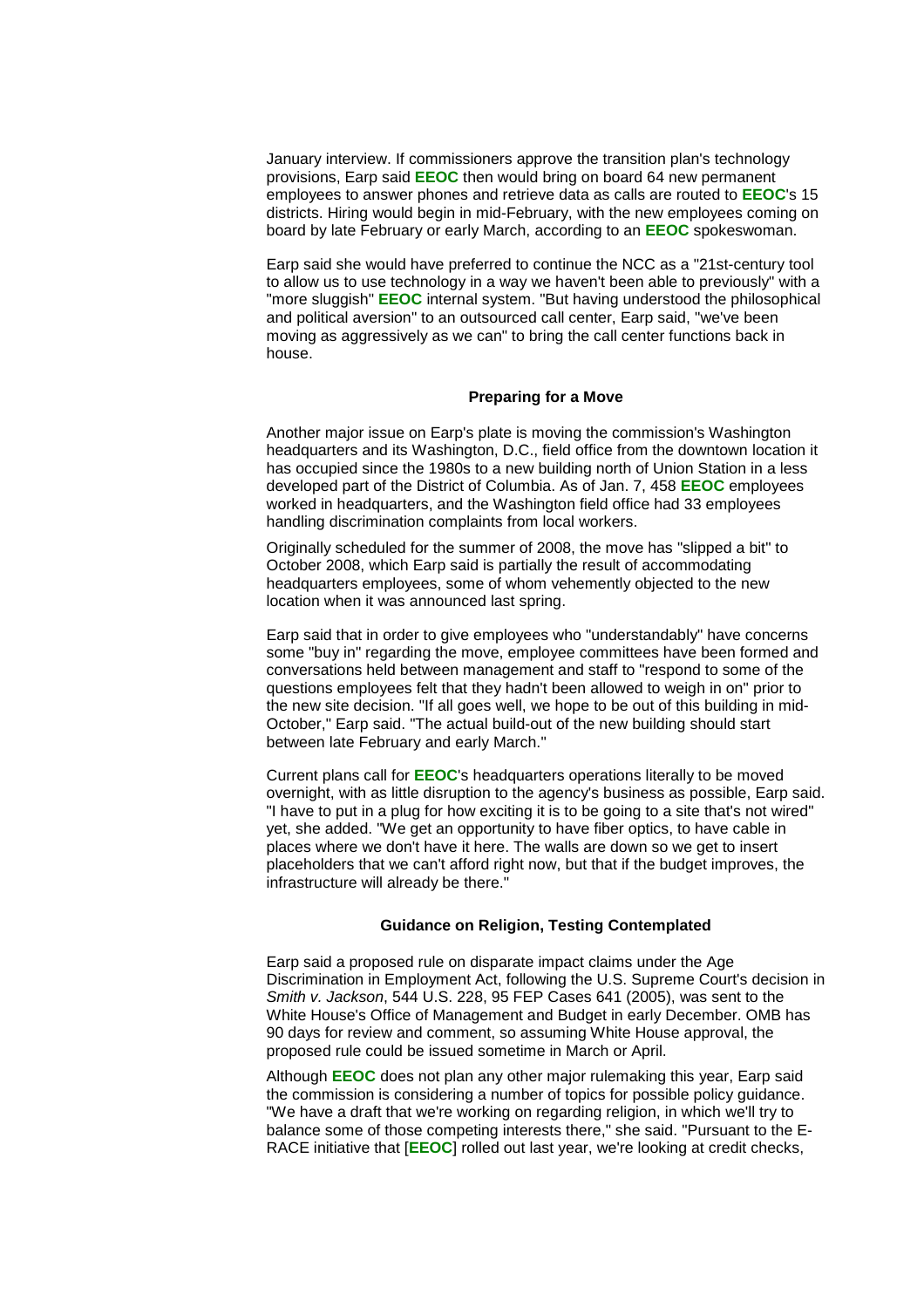background checks, and arrest and conviction records, those areas that potentially have a disparate impact on people of color."

Following a commission meeting last May that explored potential bias resulting from employment testing, Earp said **EEOC** also is contemplating guidance on testing and selection devices. "I don't know exactly what the time line is for issuing guidance, but what we learned is that [the testing issue] is very complex," Earp said. "On the one hand, employers are constantly looking for ways to cull a field of enormous numbers of people for small numbers of jobs. And we support that; we don't want to be a barrier to that. But we want the test to be valid, to be race- and gender-neutral. Race is never a job necessity; gender is less and less [so]."

Earp said the agency should take some time, weigh all the information presented, and deliberate before issuing guidance on testing, particularly with a recently hired **EEOC** legal counsel, Reed Russell, who needs to "get up to speed and look at the deliberations from our [May 2007] meeting as well as our draft of what the quidance will be."

Earp said she would like a testing guidance as "part of my legacy," which means completing it before a new administration arrives in January 2009. "But doing it fast is not as important as doing it right," she said.

Building on the E-RACE (Eradicating Racism and Colorism in Employment) initiative, Earp said the commission plans a public meeting on Asian Americans in the federal workplace, probably in the spring. She explained that **EEOC**'s investigation so far has shown that Asian American workers are susceptible to discrimination based on color, both within and outside Asian communities. "In many workplaces, public and private, Asians are there in sufficient numbers but encounter the 'bamboo ceiling,' as Asians call it, the old 'glass ceiling,' " Earp said. "We want to try to look at those issues and consider the federal workforce first."

#### **Backlog and Recoveries Both Grow**

The commission's preliminary year-end figures for fiscal 2007, contained in **EEOC**'s November 2007 annual performance and accountability report, showed **EEOC**'s charge inventory growing to 54,970, up approximately 38 percent from the 39,946 charges pending at the end of fiscal 2006.

In a Jan. 22 statement, the union representing **EEOC** employees said the main reason for the charge backlog is insufficient staffing. Commission employees at the end of fiscal 2007 numbered 2,158, down from 2,924 in fiscal 2002, the union pointed out. "The number one reason **EEOC** can't keep up with the work is because we don't have the bodies to get it done," said Gabrielle Martin, president of the National Council of **EEOC** Locals No. 216, American Federation of Government Employees. "To turn things around, **EEOC** must replenish frontline staffing."

In the BNA interview, Earp said budget and securing adequate resources are her top priorities as **EEOC** chair. An agency spokeswoman said staffing, budget, and the fact that "it simply takes time" to process **EEOC** charges are all factors in the charge inventory. **EEOC** received 82,792 charges in fiscal 2007, up 9 percent from fiscal 2006, while it resolved 72,442 charges, according to the preliminary year-end figures.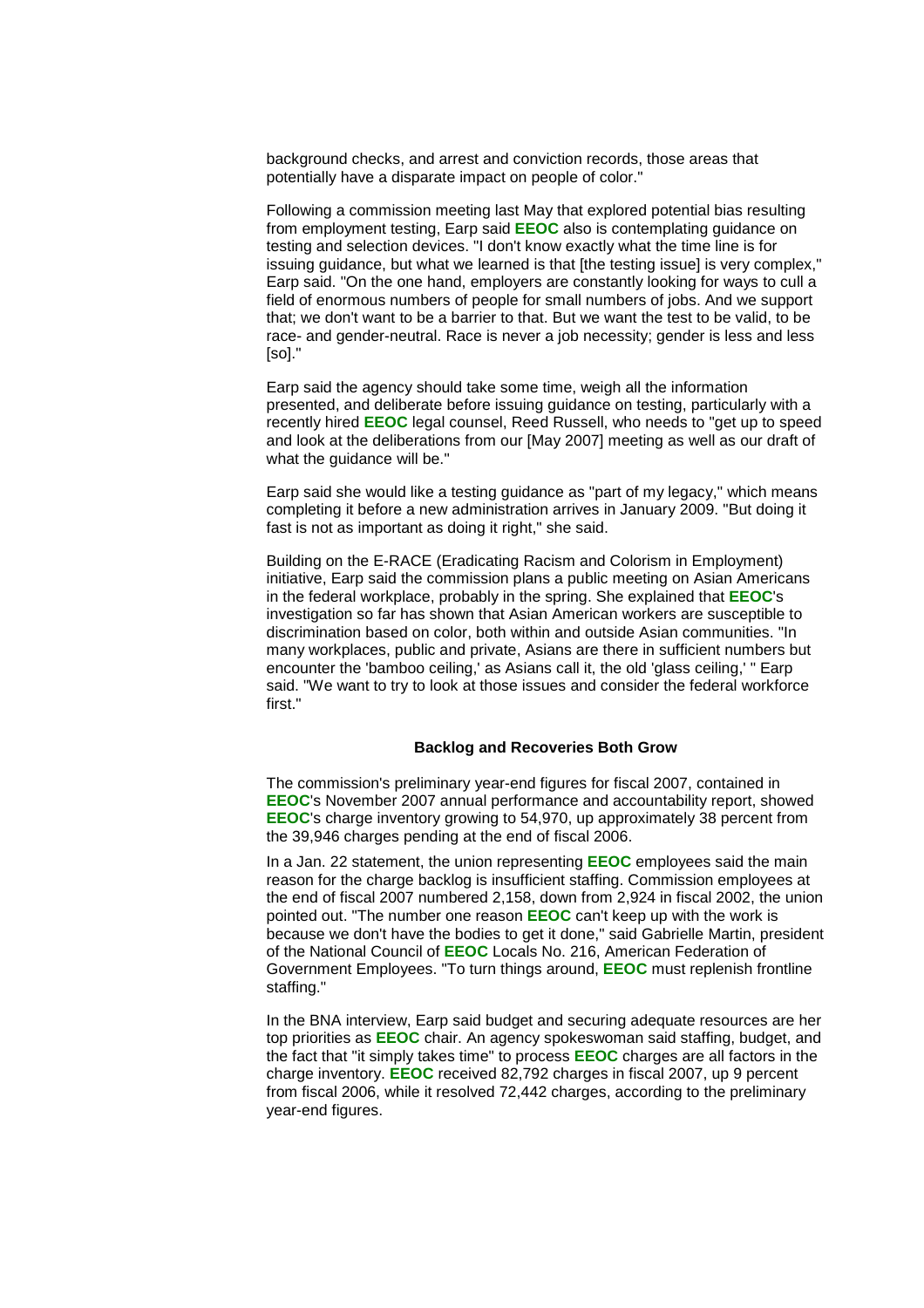The agency's monetary awards on behalf of discrimination victims also were up, as **EEOC** recovered more than \$290.6 million in monetary benefits through administrative enforcement, compared with \$229.8 million obtained in fiscal 2006. The agency secured monetary and non-monetary relief for 17,357 individuals through its charge processing system.

In addition, **EEOC** said it resolved 364 "merits" lawsuits in fiscal 2007, obtaining approximately \$54.8 million for discrimination victims, compared with \$44 million in fiscal 2006. "Merits" lawsuits are those alleging violations of the substantive provisions of the anti-discrimination laws that **EEOC** directly files or in which it intervenes. Of the total recovery in court, \$38.8 million was obtained in cases under Title VII of the 1964 Civil Rights Act, \$3.1 million in ADEA cases, \$2.4 million in cases under the Americans with Disabilities Act, \$215,000 under the Equal Pay Act, and \$10.2 million in cases involving more than one statute.

Some fiscal 2007 figures show signs of the agency's new emphasis on litigating larger, systemic cases, according to **EEOC**. The commission filed 14 lawsuits naming 20 or more alleged victims of discrimination in fiscal 2007, up from 11 such suits in fiscal 2006, and it resolved 20 suits on behalf of 20 or more discrimination victims, up from 7 such resolutions in fiscal 2006. In addition, **EEOC** resolved four lawsuits affecting 100 or more victims of discrimination in fiscal 2007, compared with none in fiscal 2006.

### **National Law Firm Model**

Among the biggest recoveries for **EEOC** in 2007 were a \$20 million settlement of race discrimination claims against Walgreens and a \$27.5 million age bias settlement with the law firm of Sidley Austin.

Walgreens is a perfect example of using a "national law firm" model, which the commission hopes to expand, **EEOC** officials said. In a January BNA interview, **EEOC** General Counsel Ronald Cooper said that faced with litigating a case involving about 10,000 potential class members, he made staffing decisions from Washington, appointing as **EEOC** lead counsel a senior attorney in Chicago with "considerable experience in big-case litigation." Commission attorneys from St. Louis, where the case originated, and Florida also were assigned to the case, Cooper said, "so we wouldn't have to fly people all around the country to handle it."

Cooper said that to advance the systemic litigation initiative, **EEOC** lawyers from field offices with more experience handling large class suits are mentoring commission attorneys in locations with less experience in large cases. "We created partnerships with some of our more experienced offices so that they could try to help [the less experienced offices] put in place the new system, the methods that would be most effective," Cooper said.

Two senior **EEOC** attorneys will be promoted to senior executive status, a first for commission lawyers, and they will have key roles in managing the systemic litigation initiative, according to Earp and Cooper. "It would be two of our existing regional attorneys who would be promoted and tasked with helping us with the rollout of the systemic initiative in **EEOC** offices around the country," Cooper said.

The general counsel's office also has hired two paralegals for the systemic program and plans to hire two additional lawyers in 2008 from the **EEOC** Attorney Honors Program, who will be assigned to district offices in Memphis, Tenn., and New York.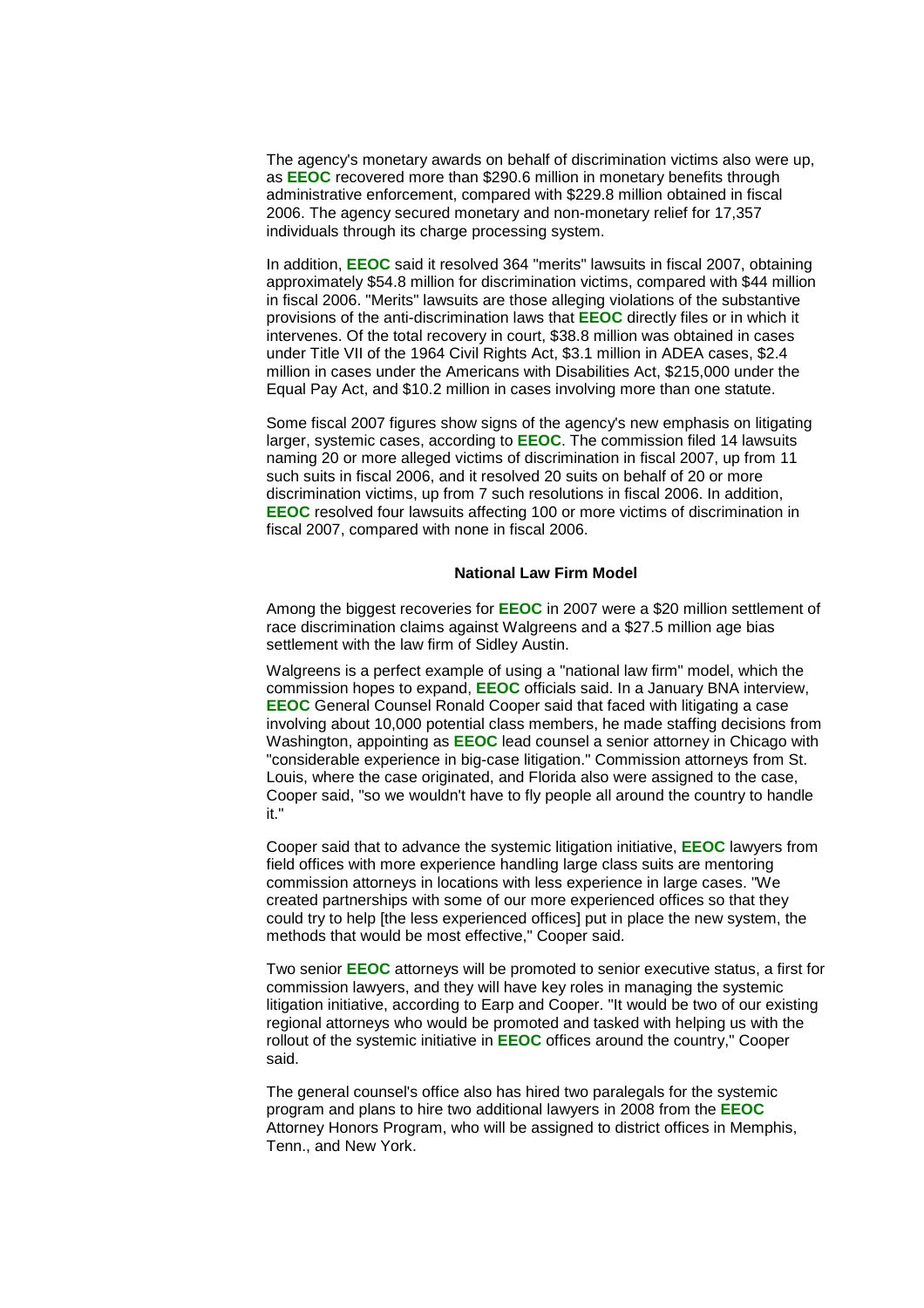But with a flat budget of \$329.3 million for fiscal 2008 largely precluding the addition of many new employees, Earp said "sound management requires us to do a couple of things" to address the charge backlog. She said that by putting more resources in investigating and litigating systemic cases, **EEOC** can more effectively deal with increased discrimination charges. "This allows us to get whole industries, whole geographic areas of the country, and leverage limited dollars in a way that you can't when you are primarily focused on the individual claim," Earp said.

She added that **EEOC** is making "better use of our technology enhancements" to internal management systems for tracking charges and relying more on state and local fair employment practice agencies to help with enforcement.

Earp cautioned that the monetary recovery numbers for fiscal 2007 were buoyed by the large Walgreens and Sidley Austin settlements. "We are not going to be surprised if there is a small downturn either in the number of cases litigated or in the recovery [in 2008] because the systemic cases take a long time to build," she said.

#### **Responding to the Court**

**EEOC** is poised for a busy term at the U.S. Supreme Court, as the justices already have heard oral argument in three cases in which the commission is a party or was involved in preparing the government's brief. At least five other cases raising issues under the federal anti-discrimination laws will be argued in the next few months, including two in which the court granted review Jan. 18.

Meanwhile, AARP, the largest older Americans' advocacy group, has asked the Supreme Court to review a U.S. Court of Appeals for the Third Circuit decision upholding **EEOC**'s power to grant an ADEA exemption for employers who coordinate retiree health care benefits with retirees' eligibility for Medicare. The justices have not yet decided whether to grant review. **EEOC** issued its final rule on the subject in December.

During oral argument last fall in *Federal Express Corp. v. Holowecki*, Justice Antonin Scalia sharply criticized **EEOC**'s charge-handling and intake procedures in a case raising the issue of when, if ever, an intake questionnaire can be considered a "charge" for purposes of tolling the statute of limitations when **EEOC** fails to notify the charged employer. Scalia suggested the commission's procedures were ill-serving both employers and aggrieved workers who contact **EEOC** with potential discrimination claims.

"It's not good to have Supreme Court justices criticizing what you're doing," Earp told BNA, but she added **EEOC** is taking steps to address the alleged confusion. The commission immediately issued guidance to its field offices regarding intake procedures when it learned the Supreme Court was reviewing *Holowecki*, she said. "The problem that led to that case was that different [**EEOC**] offices handle that initial information differently," Earp said. "I think I can say today with a fair amount of certainty that we have uniformity--the guidance has gone out, the field is aware of it."

Earp said **EEOC** also is developing a public brochure with a checklist "on exactly what's involved" at the intake stage when an individual approaches the commission with a potential claim, "trying to make the intake process as simple and as available to as many people as possible." **EEOC** also is working on a "self-assessment tool" that would allow workers who suspect discrimination to